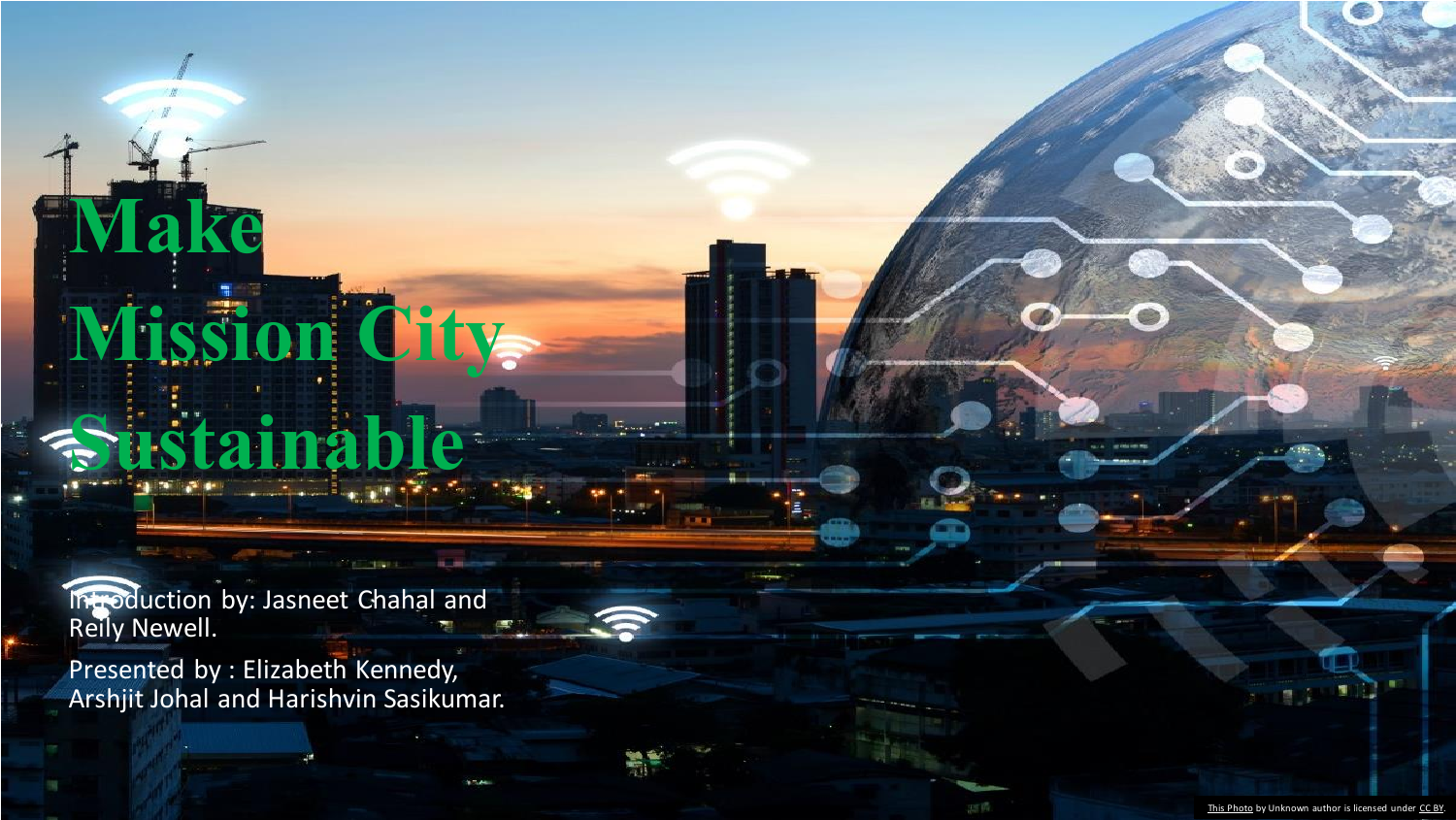#### Libensonville **– Affordable housing**

Timberton **– Crisis Shelters**

Celsius City **- Peddle Cars**

Oakview **– Thorium Nuclear Energy**

Countryside **-Tech Garbage Cans**

Cam Paradise **– Solar Panels**

Champion City **– Water Techology**

**C**olumbian Bay **– Suggestion Boxes**

U-tech **– Hydrogen Fuel Sources**

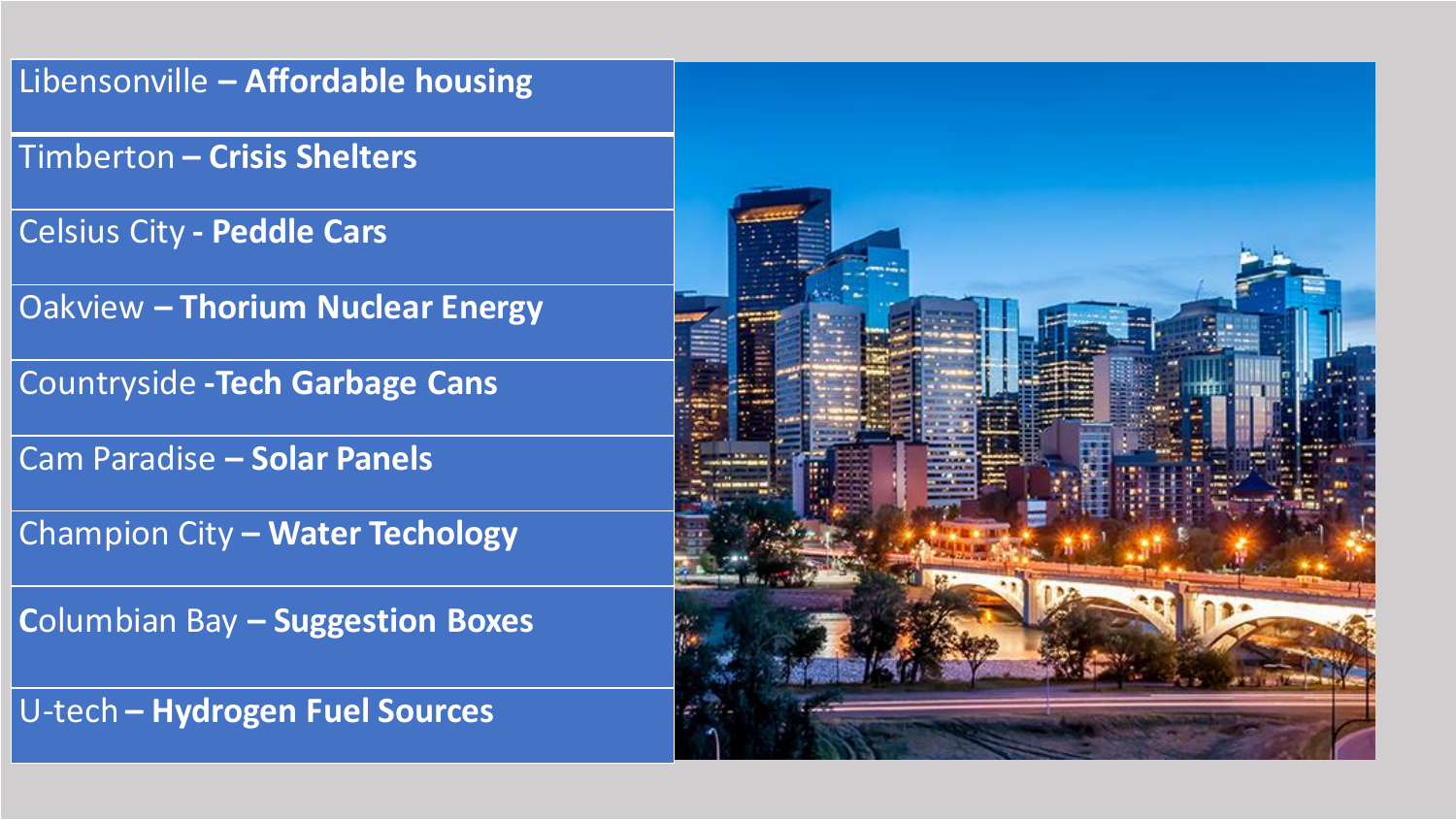# Technology Goals

- Create an app for suggestions
- Place sensors to reduce congestion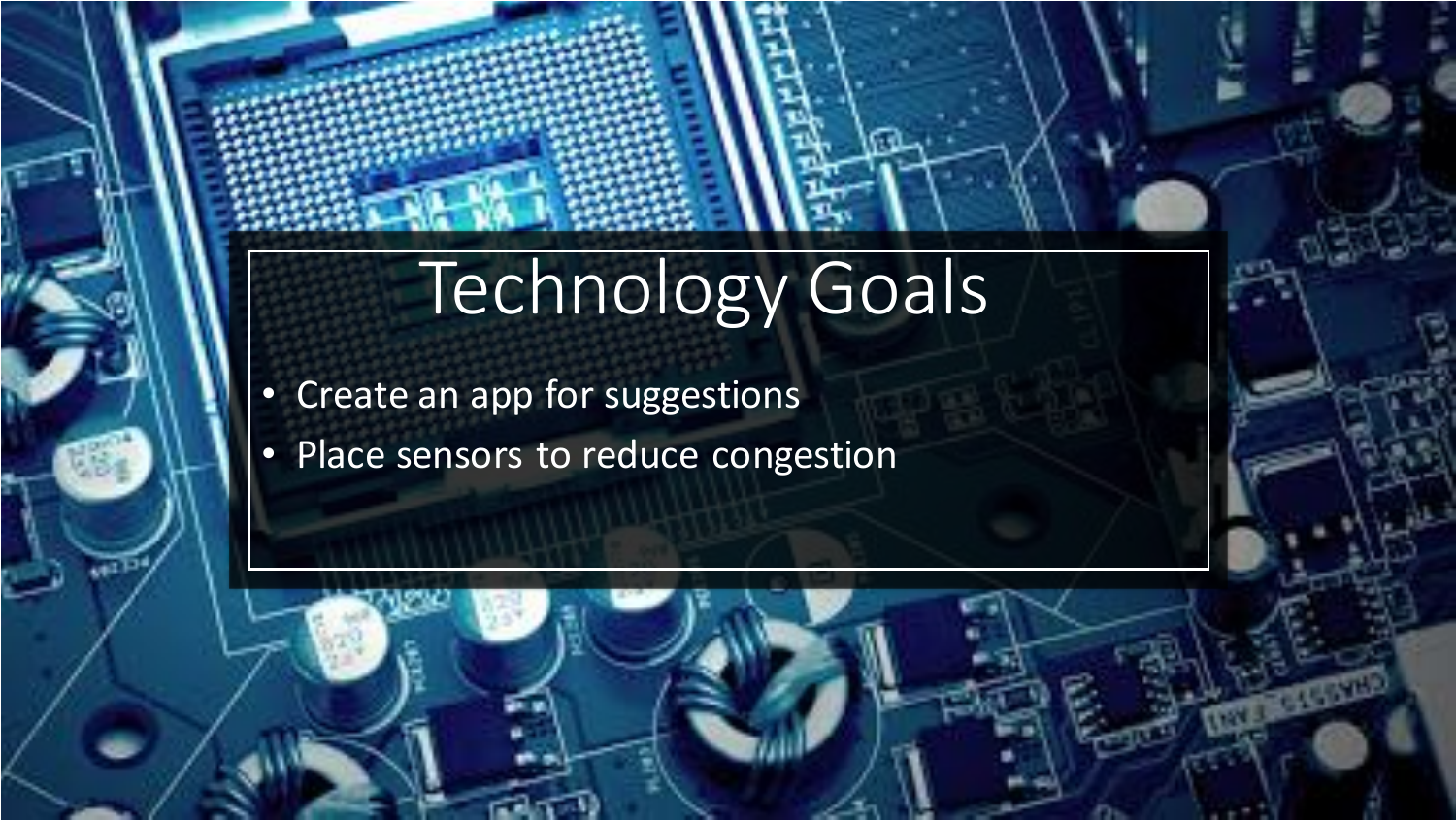

# Goals for Robotics

Pepper is a semi-humanoid robot with ability to read emotions and help with chronic illnesses.

Pepper created in 2014 currently is being reprogrammed. Pepper sells for \$1600.00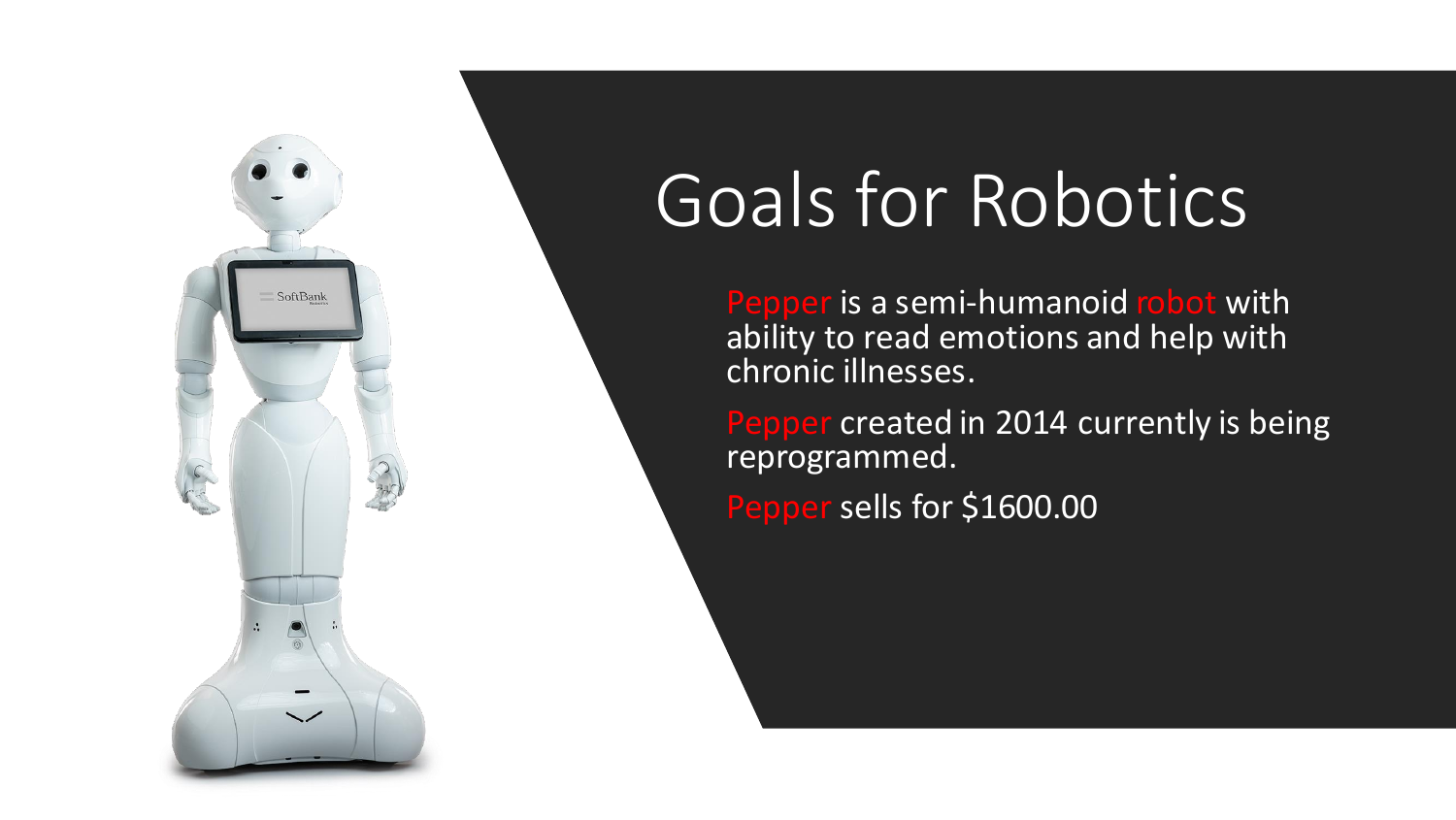### Smart Energy Goals

- Traffic lights can have solar panels on top of them to power them
- Mission could also include smart meters.Smart meters let you track how much fuel you are using. This saves electricity and fuel.
- Streetlights could use LED lights as they use less electricity and pay for themselves over the years.

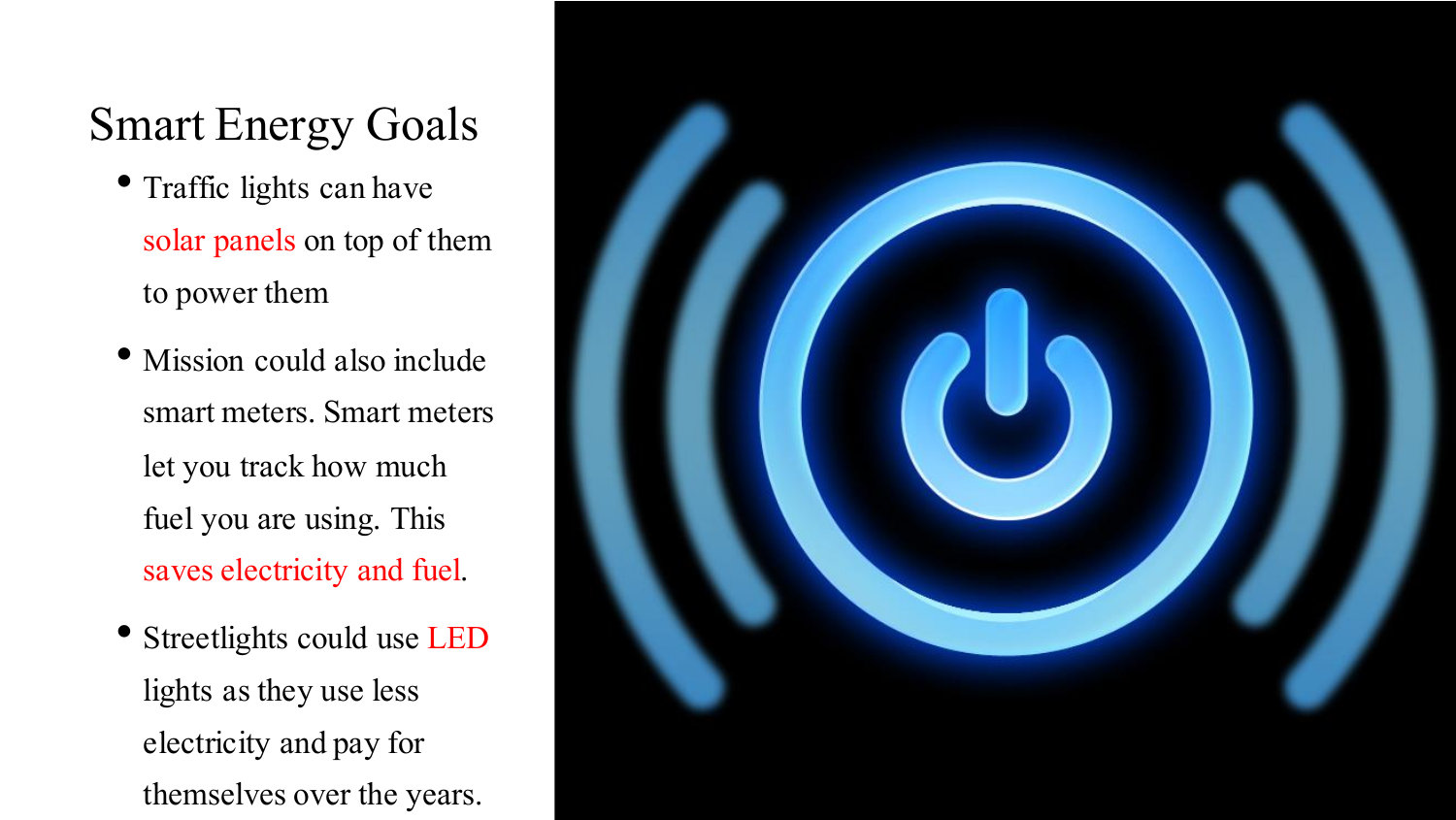## Bin-E a Waste Management Goal

- Bin- E can sort garbage according to material, shape and colour.
- This solves the problem of improper waste sorting and protects the environment.
- Bin- E costs about \$630.00